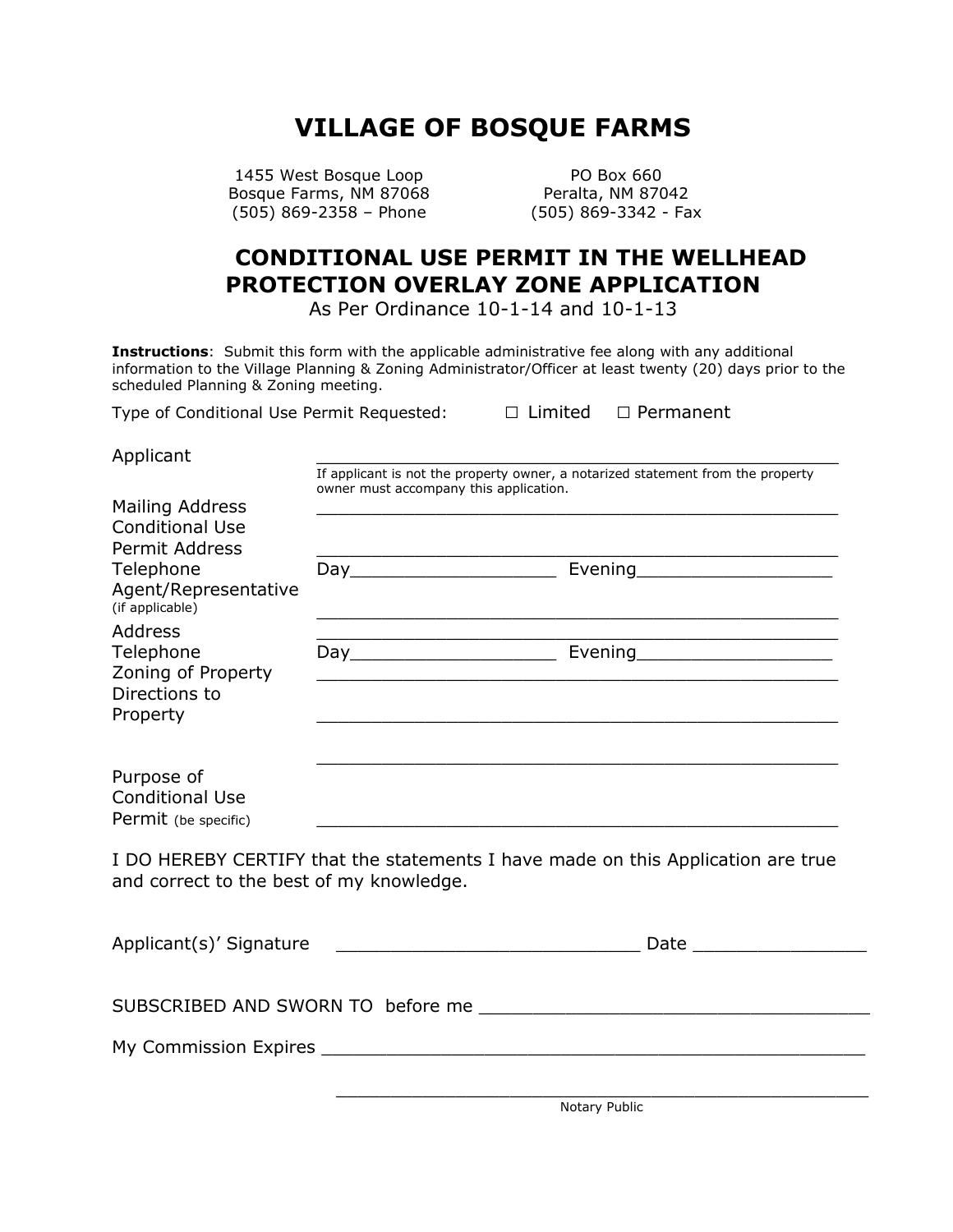following information:

**10-1-14.D. Guidelines.** A sketch plan must be submitted which shows the

- 1. Ingress and egress to the property; Structures or proposed structures on the property; Automotive and pedestrian safety; Traffic flow and control; Access in case of fire or catastrophe; and If property is located on Bosque Farms Blvd. (NMSR 47), written documentation showing that the NMDOT has been notified of the new use. 2. Off-street parking and loading areas, with particular attention to refuse and service areas;
- 3. Public and private utilities with reference to locations, availability and compatibility.
- 4. Please answer the following questions: Will there be noise? Will there be glare? Will there be odor? What are the economic effects of this Conditional Use Permit to adjoining properties?
- 5. Will this Conditional Use be generally compatible with adjacent properties and other property in the district?

## **10-1-13.E. Special Conditions.** The Site Plan shall address the following

information:

- 5.a. Any subsurface disposal of waste materia
- 5.b. Proposed earth moving operations which alter slope or composition of soil;
- 5.c. Proposed methods of conveying water from paved surfaces; and
- 5.d. Any proposed diversion of surface or groundwater.
- 6. Are there any abandoned well(s) on the property?
- Have the well(s) been filled and plugged? 7. Does the facility adhere to appropriate
- state and federal standards for storage, handling and disposal of any hazardous waste material?
- 8. Are there acceptable contingency plans for preventing hazardous materials from contaminating the underlying aquifer?

|  | Shown Not Shown Additional Information |
|--|----------------------------------------|
|  |                                        |
|  |                                        |
|  |                                        |
|  |                                        |
|  |                                        |
|  |                                        |
|  |                                        |

| al; |  |
|-----|--|
| om  |  |
|     |  |
| ?   |  |
|     |  |
| or  |  |
|     |  |